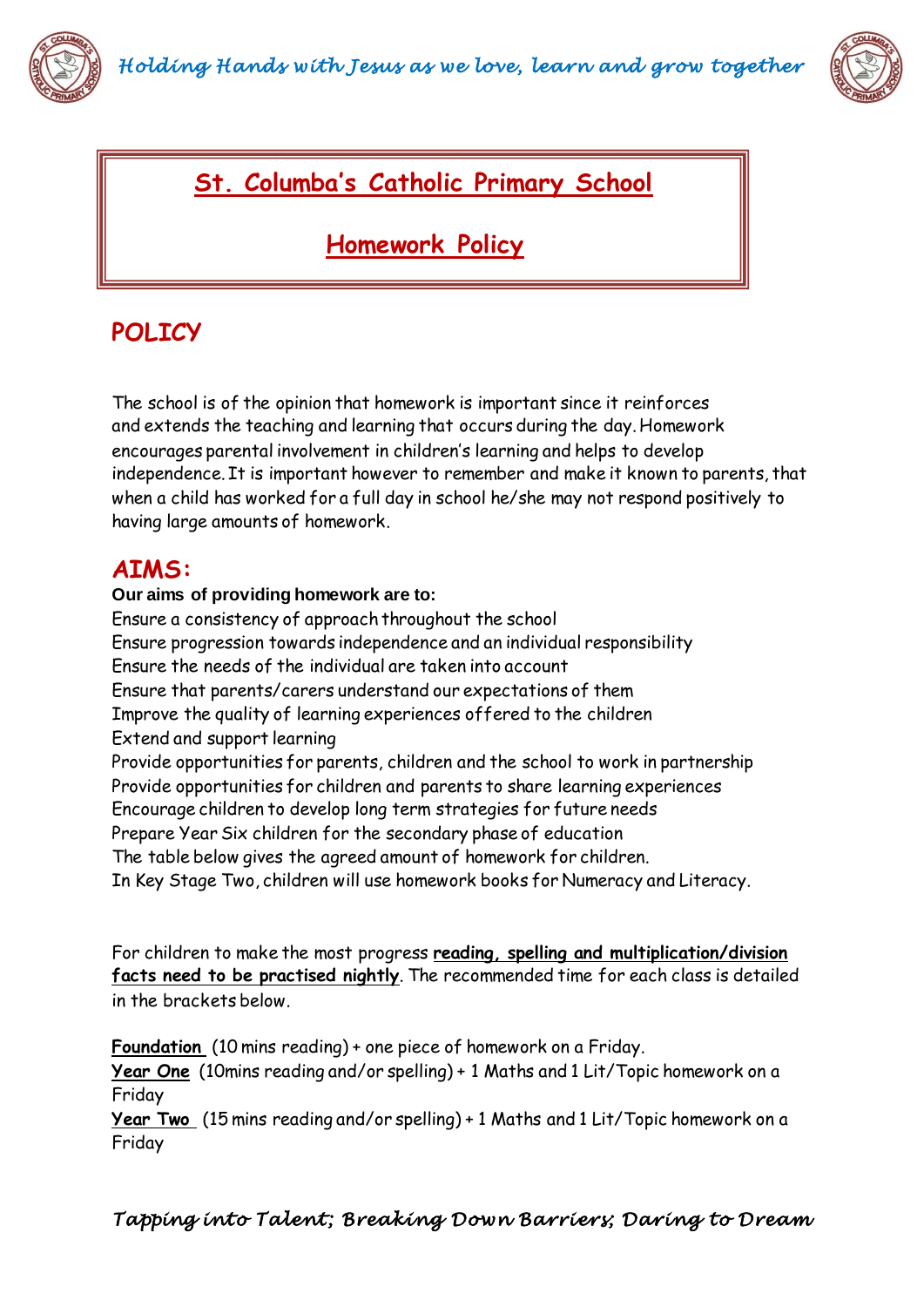



**Year Three and Year Four** (15 minutes Reading/Spelling/No. Facts) + 2 Maths and 2 Lit/Topic homework on a Monday and Friday

**Year Five and Year Six** (15 minutes Reading/Spelling/No. Facts) + 3 Maths- Mon, Wed and Fri and 2 Lit/Topic homework on a Monday and Friday

Children should be encouraged to discuss any problems they are having with their teacher. It is not acceptable for children to struggle excessively, causing upset at home. Obtaining parental support is of paramount importance.

A Homework Club will be provided if needed for children who wish to do some of their homework at school and support will be provided. One day's leeway will be given regarding the deadline for handing in work. Unfinished or missing work will need to be completed during lunchtimes. If a child does not complete their homework on more than three occasions concerns will be discussed with parents.

#### **Homework will:**

Increase as children get older Be interesting and relevant to the class work Be encouraged by a positive approach Encourage parents to support their children's work by providing where possible a quiet undisturbed environment Be marked by the class teacher.

Following these guidelines will help children to develop independence, realise their full potential and prepare them for the next stage in their education.

Although there is no legal requirement to have a Homework Policy, the guidelines have been drawn up in line with recommendations.

| Policy agreed by Governors on   | September 2017 |
|---------------------------------|----------------|
| Signature of Chair of Governors | Mrs J Sims     |
| Signature of Head Teacher       | Miss M Evans   |
| Date to be reviewed             | September 2018 |